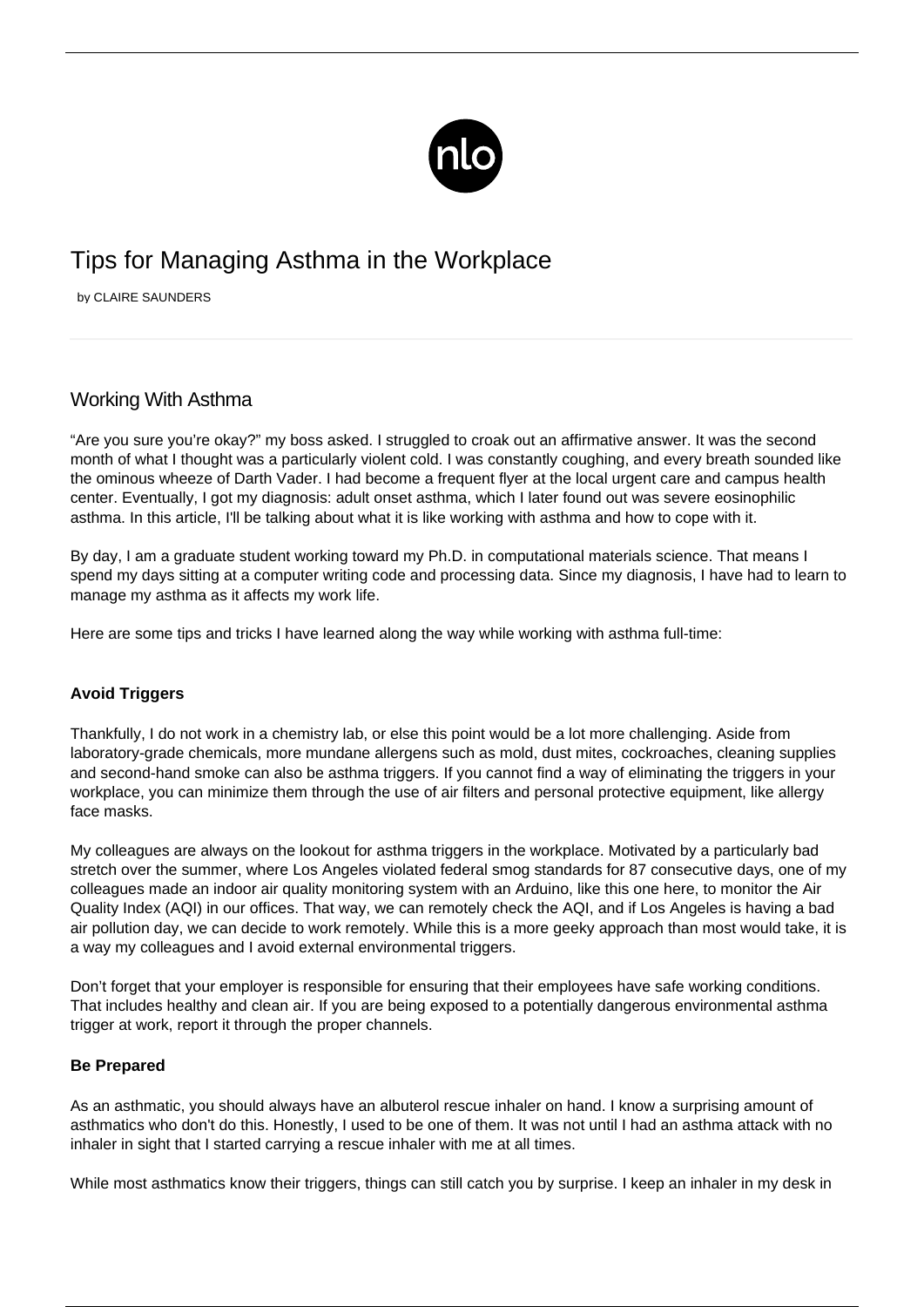my office in case I have an asthma attack at work. That way, I can take my inhaler and get back to work as quickly as possible.

When it comes to my medical care, I know what I want. I never want my colleagues to have to make medical decisions on my behalf if for some reason I am unable to do so for myself. This is why I wear a [Medical ID](https://www.laurenshope.com/) [bracelet.](https://www.laurenshope.com/) I keep it simple with information about where to find my albuterol rescue inhaler, contact information for my emergency contact and a note to check my iPhone Medical ID for more detailed information on my health and current medications. For people who are less technologically inclined, you can also use a medical ID wallet card or even a simple handwritten note.

### **Talking to Your Colleagues About Asthma**

Asthma is unique because its [symptoms](/symptoms-asthma/) range from silent, chronically inflamed airways to loud coughing, wheezing and breathing. It can progress from an invisible illness to being an overt attack in a matter of seconds. A full-fledged asthma episode can rapidly become a medical emergency that requires expedient action by the person experiencing the attack and those nearby.

As a graduate student, I spend a lot of time at work. As a result, it is necessary for me to inform and educate my coworkers about asthma and what they can do to help when I am having an asthma attack.

According to the Centers for Disease Control and Prevention (CDC), approximately [1 in 13 people have asthma](https://www.cdc.gov/asthma/most_recent_national_asthma_data.htm). I have several colleagues who have asthma or struggled with asthma as kids. If they do not have asthma, they often have a sibling or close friends who do. As a result, I find most people to be understanding and empathetic to the needs of those with asthma.

I very openly talk about my asthma so that my colleagues are mindful of the need to make sure our shared work environment is asthma friendly. My colleagues are curious people, and they had plenty of questions when I told them about my asthma. I made it a point to educate and correct any misinformation they might have heard. I also showed them where I keep my rescue inhaler and how to help me use it in case of an emergency. At the end of the conversation, we all felt better because I felt safer and they felt empowered to assist, if necessary.

#### **How to Talk to Your Boss About Asthma**

In the past six weeks, I have been hospitalized for my asthma three times. (Yeah. Asthma sucks.) During that time, I managed to maintain 90% of my normal work hours. This would not have been possible without some open and honest communication with my boss. We have been working together for four years now, which is about as long as I have had asthma, so we have developed a routine that we follow when my asthma acts up.

Any time I am hospitalized, I send my boss an email to update him on whether I will be working remotely or adjusting my work schedule to accommodate my hospitalization. Since my work is flexible, we have an understanding that when I am hospitalized and have to miss work, I will make up the hours another time. This is not possible if you have a job that requires you to be at your desk or workplace for specific shifts or hours. In these situations, a more feasible solution is swapping shifts with a coworker or utilizing your company's medical leave policies.

I am very fortunate in that I have an incredibly understanding boss. He knows I get my work done around hospitalizations and various doctors appointments. Not everyone is so lucky. If your asthma is severe, you might qualify for disability or other reasonable workplace accommodations.

Changes made in 2008 to the American Disability Act (ADA) now include protections for people with allergies and asthma controlled by medications. If you run into issues in the workplace, the Department of Justice runs an ADA hotline to answer questions and to assist in filing workplace complaints at 800-514-0301 (voice) or 800-514-0383 (TTY). There is also a ton of useful information on the ADA website at [www.ada.gov](http://www.ada.gov/).

#### **The Takeaway**